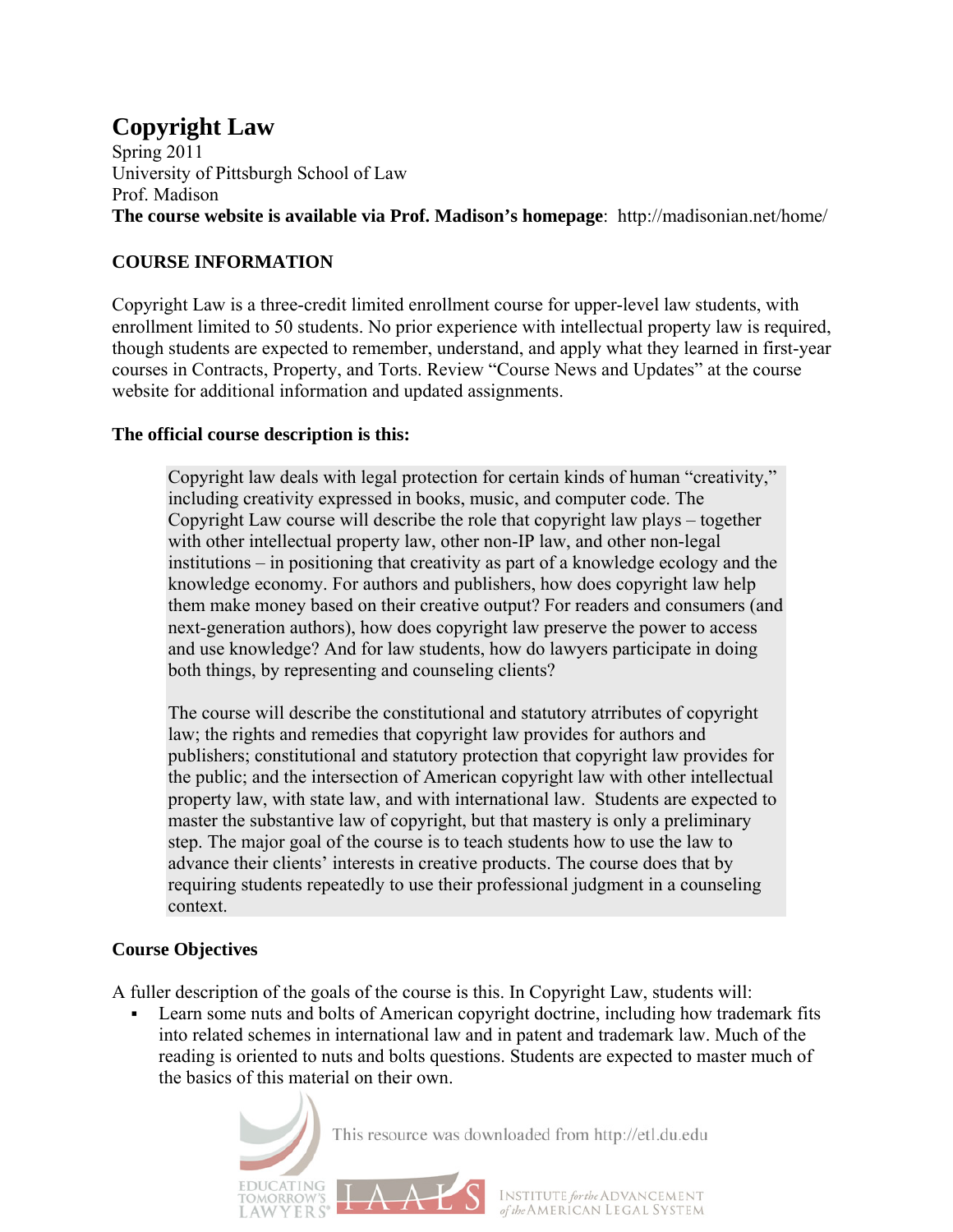- Learn quite a bit of the theories and policies that underlie copyright law, and many of the practical consequences and questions that face copyright lawyers and their clients. Much of the classroom discussion is oriented to theory and policy and to consequences and questions. The nuts and bolts cover a landscape that is broader than a single semester can cover, and they change all the time. The theory and policy, and the consequences and questions, are more conceptually complex, help integrate the different areas of the law, and are (paradoxically) more durable, and for all of those reasons are more important. Students are expected to come to class prepared to engage in discussions that relate nuts and bolts to theory and policy and then to consequences. It is expected that students will recall and be able to apply the fundamental doctrines and policies of contract law, property law, and tort law.
- Understand law and policy in the context of being a lawyer, that is, in the context of representing clients. Simply knowing law and policy for oneself is not enough. Lawyers (and therefore law students) must be able to situate their knowledge in the context of others' problems. I will rarely ask students to give me the correct answer to a legal question. I will frequently ask students to exercise their judgment in counseling others and advocating on their behalf.
- Write. This is a course in advanced legal writing. Students should expect to have their writing scrutinized and critiqued at the level of the word and the sentence, at the level of the concept and the structure of the argument, and at the level of substantive legal analysis.

#### **Classroom Computer and Wireless Policy**

**Students are not permitted to use laptop computers or equivalent devices (such as Blackberries, Treos, iPhones, other smartphones, iPads, etc.) in the classroom. Mobile phones and other mobile telecommunications devices should be switched off. If a student device rings in class, then that student will be expected to bring brownies for the entire class during the following class session. If a student answers a device in class, or leaves the classroom to answer the device, then the device may be confiscated by me and returned to the student by the Associate Dean for Academic Affairs.**

#### **Class Meeting Time and Place**

Class will meet Mondays and Tuesdays from 3:00 p.m. to 4:15 p.m. in Room G12. The room location is subject to change. Check the boards on the Second Floor for the most up-to-date information.

#### **Attendance and preparation**

EDUCATING

The Law School's attendance policy applies to this course, meaning that students must attend at least 80 percent of class meetings in order to receive course credit.

Students are expected to arrive for class on time. If a student arrives late, I may exclude that student from the classroom.

This resource was downloaded from http://etl.du.edu

INSTITUTE for the ADVANCEMENT<br>of the AMERICAN LEGAL SYSTEM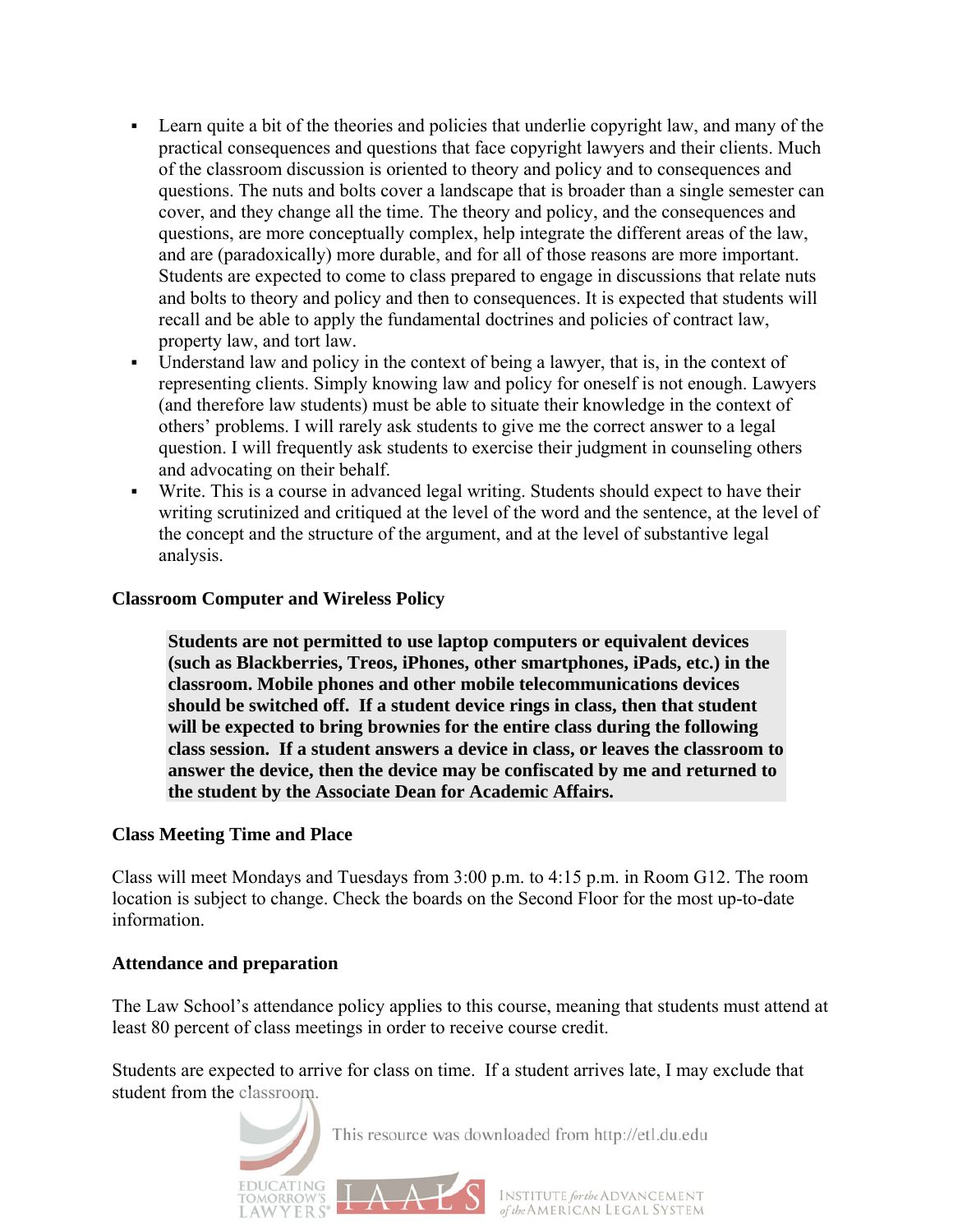Students are expected to read assignments in advance of the class meeting for which they are assigned.

#### **Academic Integrity**

As in all classes, students enrolling in this course are expected to comply with the University of Pittsburgh's Student Code of Conduct, which may be accessed online at [http://www.studentaffairs.pitt.edu/conduct/code.html.](http://www.studentaffairs.pitt.edu/conduct/code.html)

Students also are expected to comply with the University of Pittsburgh's and the School of Law's Guidelines on Academic Integrity which are available at <http://www.provost.pitt.edu/info/acguidelinespdf.pdf>and [http://www.law.pitt.edu/students/policies/academicintegrity,](http://www.law.pitt.edu/students/policies/academicintegrity) respectively.

#### **Students with Disabilities**

It is the policy and practice of the University of Pittsburgh School of Law to comply with the Americans with Disabilities Act, Section 504 of the Rehabilitation Act, and Commonwealth of Pennsylvania requirements regarding students and applicants with disabilities. Under these laws, no qualified individual with a disability shall be denied access to or participation in services, programs, and activities of the University of Pittsburgh School of Law.

Students who require accommodations because of a physical, learning or other disability must be evaluated by the Office of Disability Resource Services (ODRS). The ODRS will document and verify the student's status and make recommendations for appropriate accommodations to the Associate Dean of Students, Kevin Deasy.

If you have a disability for which you are or may be requesting accommodation, you should contact both the office of the Associate Dean of Students in the Law School (Dean Kevin Deasy; deasy@pitt.edu) and the University Office of Disability Resources and Services ("DRS"), 216 William Pitt Union, (412) 648-7890/(412) 383-7355 (TTY), as early as possible in the semester. DRS will verify your disability and determine reasonable accommodations for this course. The Associate Dean of Students will oversee the implementation of accommodations.

#### **Contacting Prof. Madison**

My office hours are on Monday mornings from 10:30 a.m. to 12 noon and at other times by appointment. My office is Room 311. Students should make an appointment via e-mail at madison@pitt.edu or [michael.j.madison@gmail.com.](mailto:michael.j.madison@gmail.com)

#### **Required Course Materials**

 [Julie E. Cohen, Lydia Pallas Loren, Ruth Gana Okediji, and Maureen A. O'Rourke,](http://www.aspenpublishers.com/Product.asp?catalog_name=Aspen&product_id=0735591962)  [Copyright in a Global Information Economy \(Third Edition 2010\);](http://www.aspenpublishers.com/Product.asp?catalog_name=Aspen&product_id=0735591962) 

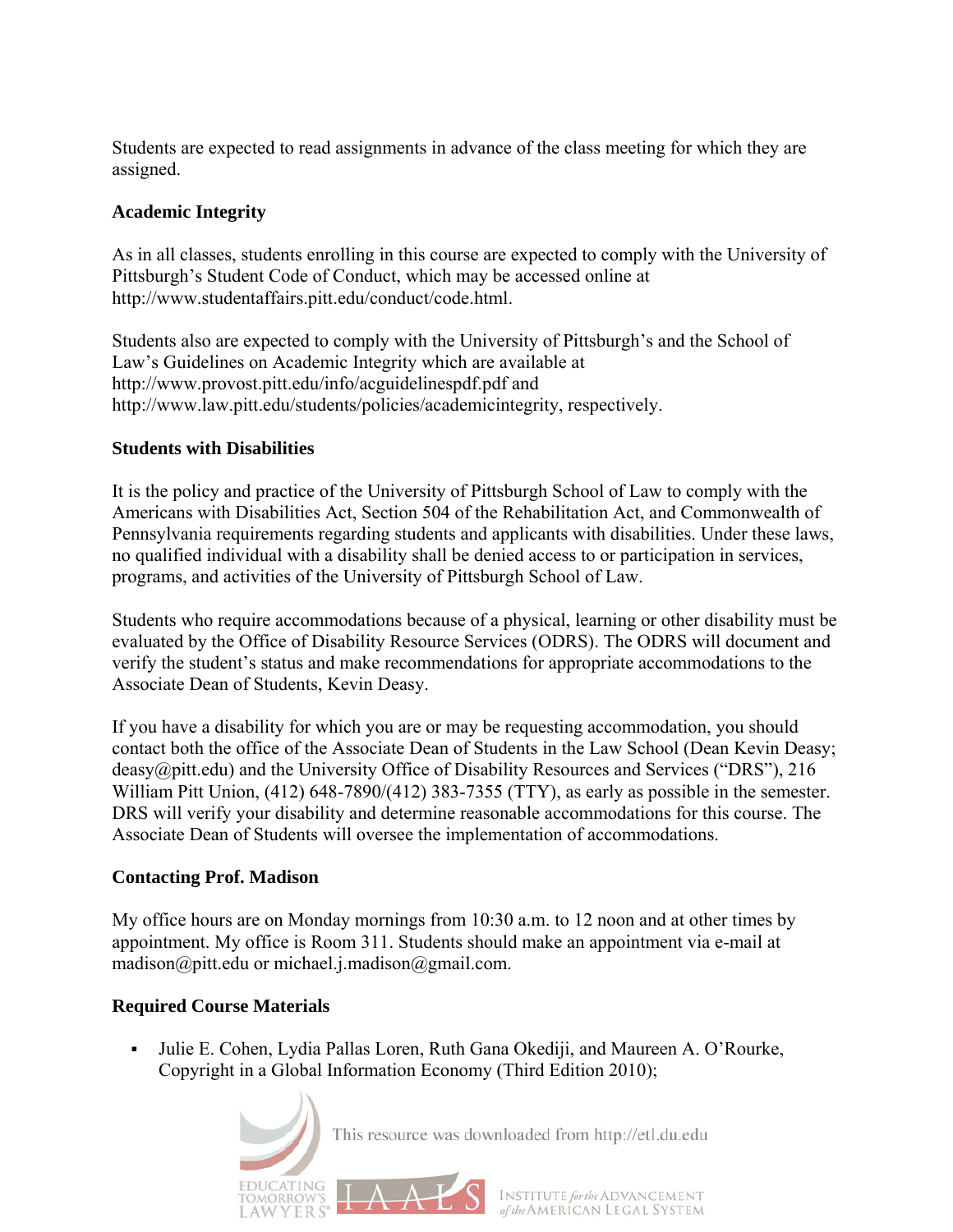[Julie E. Cohen, Lydia Pallas Loren, Ruth Gana Okediji, and Maureen A. O'Rourke,](http://www.aspenpublishers.com/Product.asp?catalog_name=Aspen&product_id=0735590532)  [Copyright in a Global Information Economy: 2010 Statutory Supplement.](http://www.aspenpublishers.com/Product.asp?catalog_name=Aspen&product_id=0735590532) 

#### **Optional Course Materials**

There is a vast secondary literature on copyright law. Here are four of the best sources:

- Benjamin Kaplan, An Unhurried View of Copyright (originally published 1967) (a readable and still relevant overview of copyright history and policy)
- [Marshall Leaffer, Understanding Copyright Law \(5th ed. 2010\)](http://www.amazon.com/Understanding-Copyright-Law-Marshall-Leaffer/dp/B0040UUFXS/ref=sr_1_21?ie=UTF8&qid=1293552374&sr=8-21)  (an excellent one-volume summary of copyright doctrine)
- Melville B. Nimmer  $& David$  Nimmer, Nimmer on Copyright (the authoritative multivolume treatise) (available on the Law Library shelves and via LexisNexis)
- William F. Patry, Patry on Copyright (also an authoritative multi-volume treatise) (available on the Law Library shelves and via Westlaw)

In recent years, legal scholars have published several excellent books on the law and policy of copyright. Try:

- [Adrian Johns, Piracy: The Intellectual Property Wars from Gutenberg to Gates \(2010\)](http://www.amazon.com/Piracy-Intellectual-Property-Gutenberg-Gates/dp/0226401189/ref=sr_1_42?ie=UTF8&qid=1293552402&sr=8-42)
- [Jessica Litman, Digital Copyright \(2006\)](http://www.amazon.com/Digital-Copyright-Jessica-Litman/dp/159102420X/ref=sr_1_9?ie=UTF8&qid=1293552236&sr=8-9)
- [Paul Goldstein, Copyright's Highway: From Gutenberg to the Celestial Jukebox \(2d ed.](http://www.amazon.com/Copyrights-Highway-Gutenberg-Celestial-Jukebox/dp/0804747482/ref=sr_1_1?s=books&ie=UTF8&qid=1293552500&sr=1-1)  [2003\)](http://www.amazon.com/Copyrights-Highway-Gutenberg-Celestial-Jukebox/dp/0804747482/ref=sr_1_1?s=books&ie=UTF8&qid=1293552500&sr=1-1)
- Neil Netanel, Copyright's Paradox (2010)
- [William Patry, Moral Panics and the Copyright Wars \(2009\)](http://www.amazon.com/Moral-Panics-Copyright-Wars-0/dp/0195385640/ref=sr_1_8?ie=UTF8&qid=1293552236&sr=8-8)

The optional law review articles listed on the list of Reading and Class Assignments are available online via a TWEN page at Westlaw.

#### **Slides**

Slides used in class will be posted afterward on the [Course News and Updates](http://madisonian.net/home/?page_id=41) page.

## **Grading**

The grade for this course will be based on three short open research memos. The first two memos will each be worth 30% of the final grade. The final memo will be worth 40% of the final grade. The substance and format of the memos, their timing, and their due dates will be discussed in class as the semester progresses.

## **Memorandum Requirements**

Each memorandum will be based on a written problem distributed in class. There will be an opportunity to discuss the problem and ask questions about it after it is distributed. Each problem will be based on the readings and classroom discussions. The problems are designed so that they can be completed without independent research, but these will be open problems; there are no limits on the resources that students may bring to bear on their work.

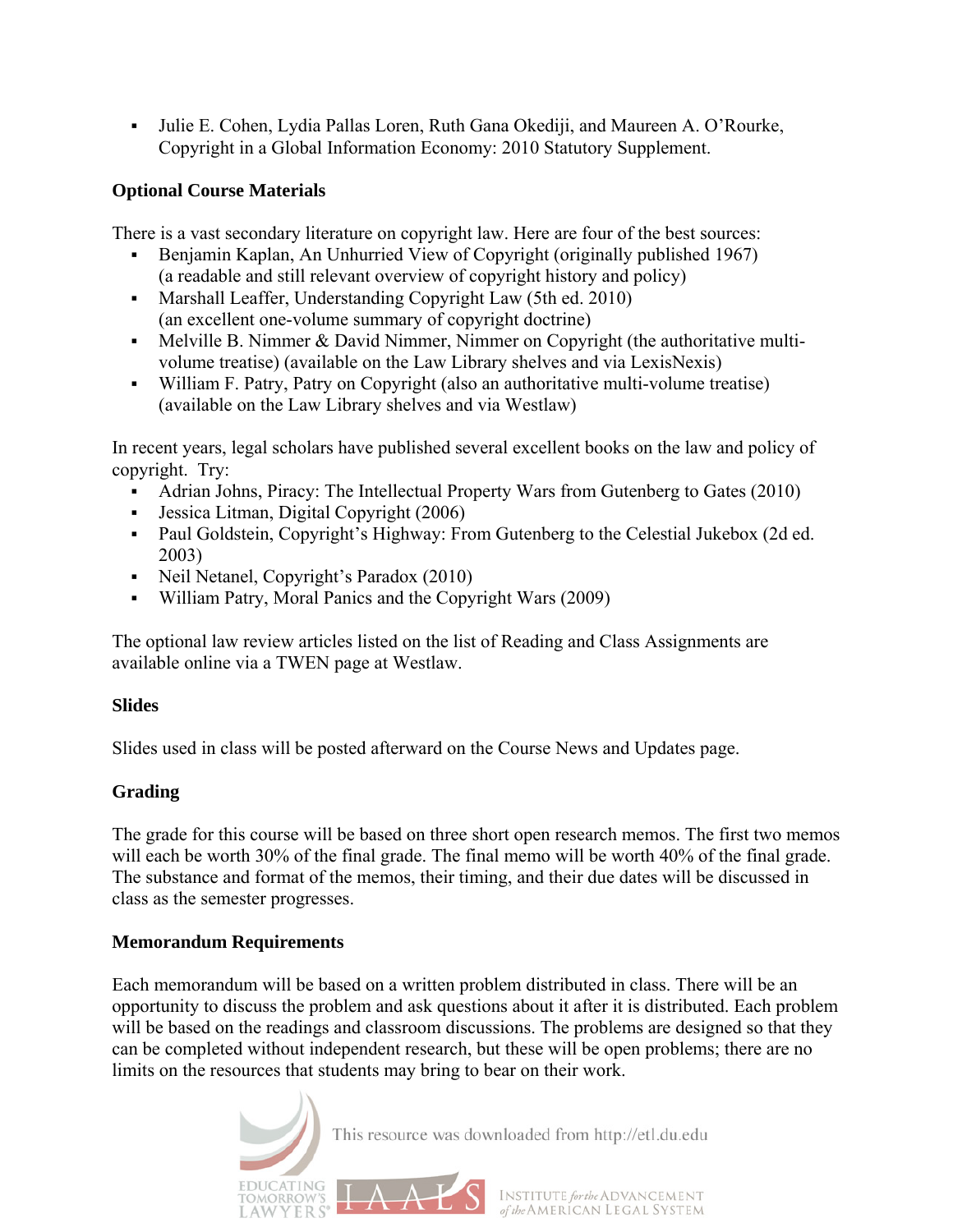Memoranda must be typed or printed using a computer. Unless I tell students otherwise, each memorandum must be not longer than four [4] typewritten or printed pages, double-spaced, with 1″ minimum margins on all sides. No footnotes are permitted. Twelve [12] point proportionalwidth font (such as Times New Roman) must be used. Condensing or expanding the font is unacceptable.

Memoranda will be graded based on form, format, and writing quality as well as on content. The problems are designed so as not to have any single correct or even best solution. Each problem will present a range of issues that the memorandum should identify, analyze, and solve in a creative way.

As is customary for courses that are graded on the basis of students' out of class work product rather than on the basis of final exams, memoranda will not be graded anonymously. Students should include their own names on the first page of their memoranda.

Hard copies of all memos will be required and will be due at the office of Professor Madison's secretary, in Room 314, not later than 4:30 p.m. on their respective due dates or otherwise as specified in a particular assignment (in other words, the memos may be due earlier than 4:30 p.m.). Memos may also be turned in by handing them in person to Professor Madison or to a member of the staff of the Registrar's Office, at the Registrar's window. Electronic (e-mailed) copies are not acceptable. There will be no extensions or exceptions to memo deadlines.

Memoranda that do not conform to the format instructions above, or that are turned in late, are subject to grade reductions. In extreme cases, I may disregard them.

#### **Syllabus Updates and Recent Developments**

Course announcements will be posted online from time to time under [Course News and Updates.](http://madisonian.net/home/?page_id=41) That page has an RSS feed, so that students can follow it in a reader or otherwise without having to check an email box.

#### **Email policy**

I am happy to receive substantive questions about copyright law at my email address. In general, my practice is to respond to these questions during class, rather than via email, so that the entire class gets the benefit of the exchange.

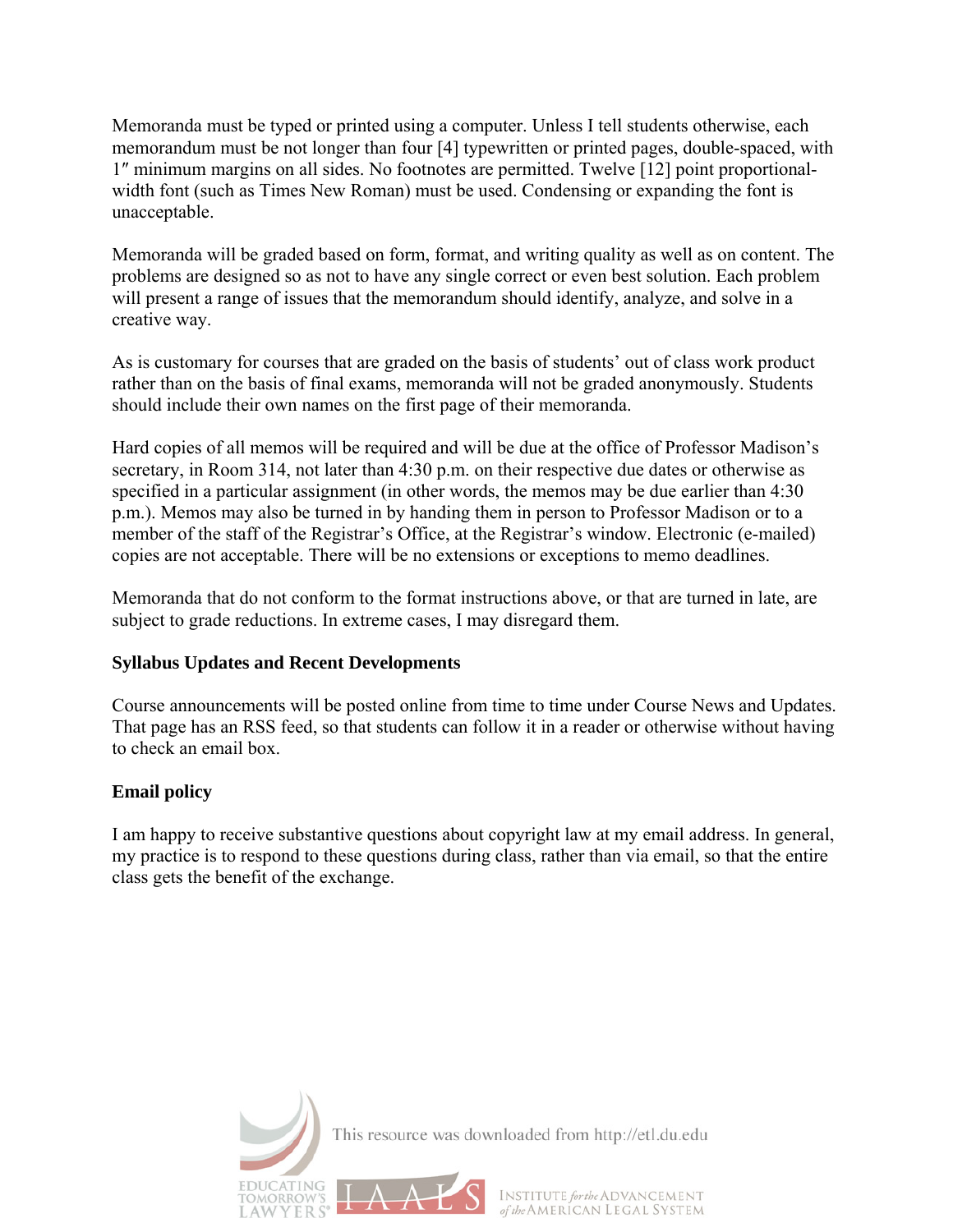#### **READING AND WRITING ASSIGNMENTS**

**How to read the Syllabus:** Except as noted below, each assignment below corresponds tentatively to one class period, though the amount of material to be covered in class, the order of the assignments, and/or the contents of a particular assignment may be changed by prior announcement. Note, for example, that we will have more class meetings than there are assignments. I will make every effort to incorporate new developments in copyright law into the Syllabus, where appropriate.

The page numbers listed below under "Casebook" refer to Julie E. Cohen, Lydia Pallas Loren, Ruth Gana Okediji, & Maureen A. O'Rourke, *Copyright in a Global Information Economy*  (Third Edition 2010). "Softcover Supplement" refers to Julie E. Cohen, Lydia Pallas Loren, Ruth Gana Okediji, & Maureen A. O'Rourke, *Copyright in a Global Information Economy: 2010 Case and Statutory Supplement*.

Within each assignment, the Syllabus notes the principal case(s) covered in the text. Within each assignment, the Syllabus notes the principal case(s) covered in the text.

In addition to the assigned readings, where a case or other material refers to the Copyright Act (Title 17 of the United States Code), you are responsible for locating and reading the section(s) of the Act to which the text refers. If you do not own a copy of the Copyright Act, you can access a free, online version at [http://www4.law.cornell.edu/uscode/17/.](http://www4.law.cornell.edu/uscode/17/)

For several of the units of reading, optional law review articles are included. Some of these are relatively short. Some are quite long. Reading some or all of them will give you a deeper picture of the current state of copyright law and policy than you will get by focusing on appellate cases and the statute alone. All of the articles are available via the University of Pittsburgh — Copyright Law course page on [TWEN, at Westlaw.](http://www.lawschool.westlaw.com/twen) 

#### **I. Introduction**

#### **Class 1: Copyright's Institutional Settings: Google Book Search, and the Music Industry**

Read the following three articles from the New York Review of Books written by Professor Robert Darnton, Director of the Harvard University Library, together with some comments on them. Each article is available online:

- Google  $&$  the Future of Books (Feb. 12, 2009)
- [Google & Books: An Exchange](http://www.nybooks.com/articles/22496) (March 26, 2009)
- [Google and the New Digital Future](http://www.nybooks.com/articles/23518) (Dec. 17, 2009)

Read the following article from the New York Times Magazine about the role of so-called collecting societies in the music industry:

• [The Music-Copyright Enforcers](http://www.nytimes.com/2010/08/08/magazine/08music-t.html) (August 6, 2010)

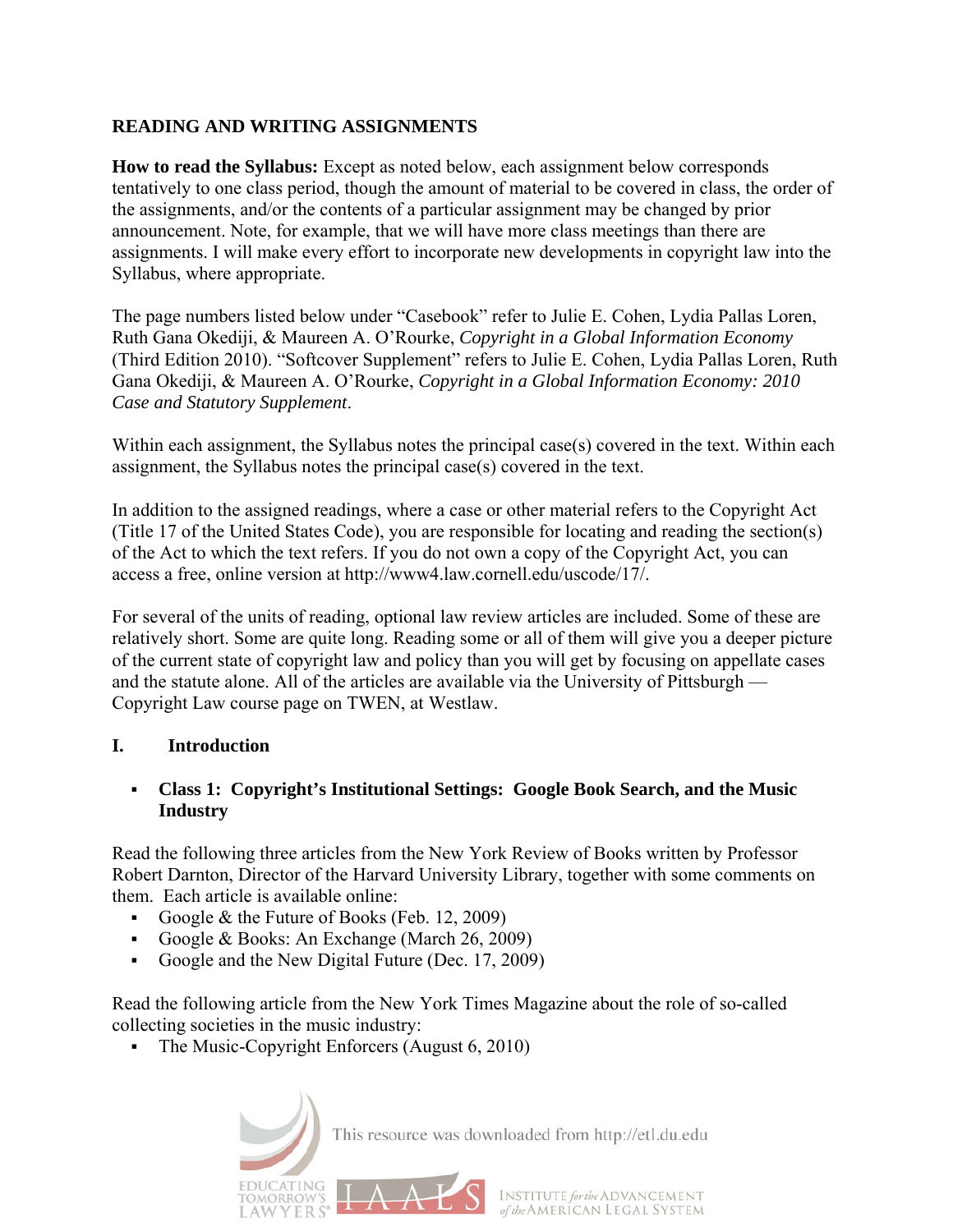**Class 2: Why Copyright? Introductory Problems** Read Casebook 745-750 *(NBA v. Motorola)* and Casebook 303-306 *(Nichols v. Universal Pictures Corp.)*

## **II. The Purposes of Copyright Law**

**Optional:** Stephen Breyer, *The Uneasy Case for Copyright: A Study of Copyright in Books, Photocopies, and Computer Programs,* 84 Harv. L. Rev. 281 (1970)

**Class 3: Copyright in Context** Casebook 3-42

## **III. Limitations on Copyright: Fair Use**

**Optional:** Michael J. Madison, *A Pattern-Oriented Approach to Fair Use,* 45 Wm. & Mary L. Rev. 1525 (2004)

- **Class 4: Cultural Interchange** Casebook 529-565 *(Harper & Row Publishers v. Nation Enterprises; Campbell v. Acuff-Rose Music, Inc.; New Era Publications Int'l v. Carol Publishing Group; Castle Rock Entertainment v. Carol Publishing Group, Inc.; Nunez v. Caribbean International News Corp.; Bill Graham Archives v. Dorling Kindersley Limited*, *in the* Softcover Supplement)
- **Class 5: Market Failure or "Productive Consumption"?** Casebook 580-603 *(Sony Corporation of America v. Universal City Studios, Inc.; A&M Records, Inc. v. Napster, Inc.; American Geophysical Union v. Texaco, Inc.)*
- **Class 6: Technical Interchange** Casebook 565-579 *(Sega Enterprises Ltd. v. Accolade, Inc.; Sony Computer Entertainment, Inc. v. Connectix Corp.; Perfect 10, Inc. v. Amazon.com, Inc.)*

## **IV. The Subject Matter of Copyright Law**

**ATING** 

**Optional:** David Nimmer, *Copyright in the Dead Sea Scrolls: Authorship and Originality,* 38 Hous. L. Rev. 1 (2001)

- **Class 7: Fixation** Casebook 45-57 *(Williams Electronics, Inc. v. Artic International, Inc.; MAI Systems Corp. v. Peak Computer, Inc.)*
- **Class 8: Originality** Casebook 57-81 *(Feist Publications, Inc. v. Rural Telephone Service Co.; Burrow-Giles Lithographic Co. v. Sarony; Bleistein v. Donaldson Lithographing Co.; Alfred Bell & Co. v. Catalda Fine Arts, Inc.; Meshwerks, Inc. v. Toyota Motor Sales U.S.A., Inc.; Mannion v. Coors Bewing Co.)*
- **Class 9: The Idea/Expression Distinction** Casebook 81-99 *(Baker v. Selden; A.A. Hoehling v. Universal City Studios, Inc.; American Dental Association v. Delta Dental Plans Association)*
- **Class 10: Derivative Works and Compilations** Casebook 99-116 *(L. Batlin & Son v. Snyder; Entertainment Research Group, Inc. v. Genesis Creative Group, Inc.; Feist Puublications, Inc. v. Rural Telephone Service Co.; Roth Greeting Cards v. United Card Co.; Mason v. Montgomery Data, Inc.)*
- **Class 11: Authorship** Casebook 116-124 *(Lindsay v. The Wrecked and Abandoned Vessel R.M.S. Titanic; Erickson v. Trinity Theatre, Inc.; Aalmuhammed v. Lee)*

This resource was downloaded from http://etl.du.edu

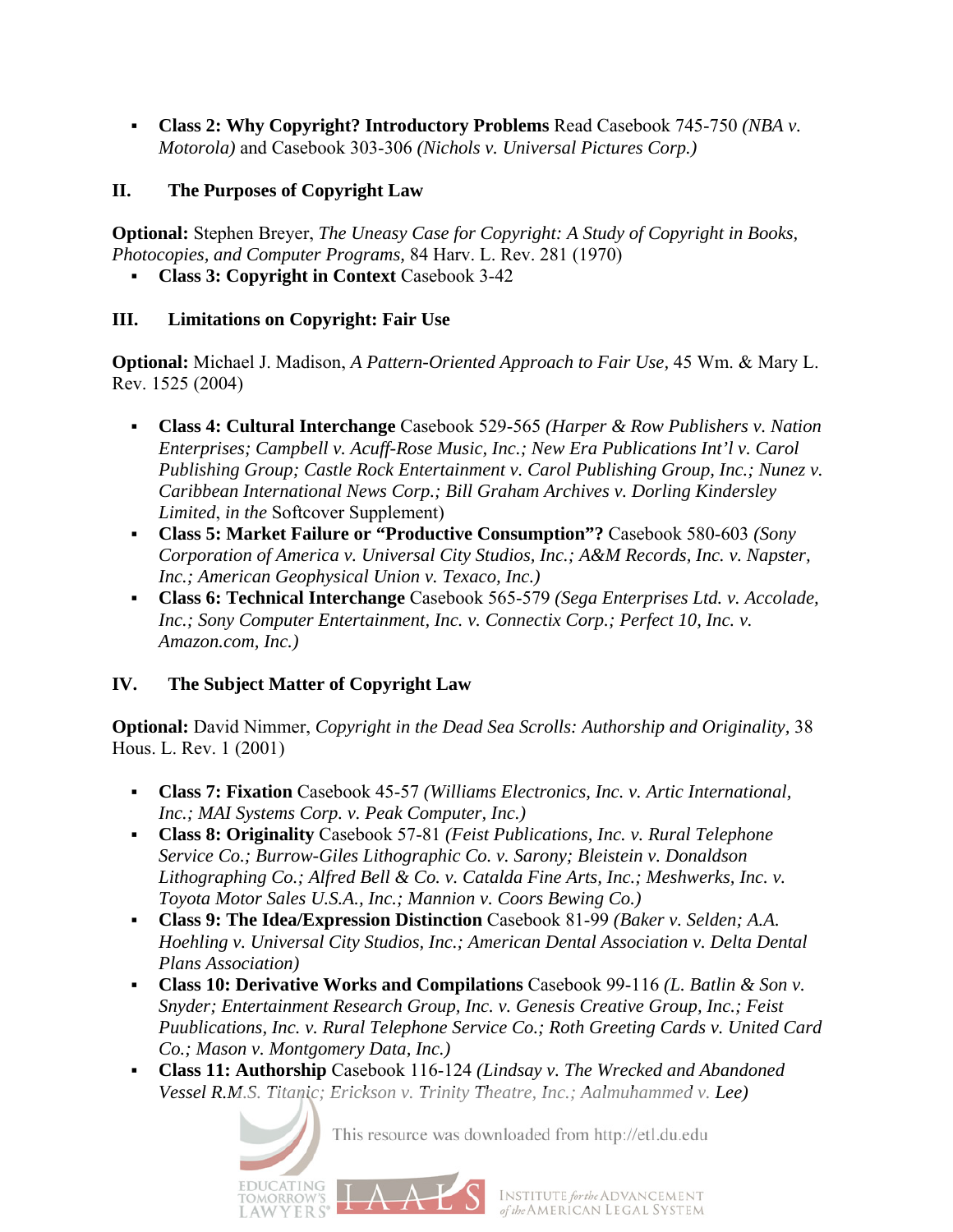**Class 12: Works Made for Hire** Casebook 124-140 *(Community for Creative Non-Violence v. Reid; Aymes v. Bonelli; Roeslin v. District of Columbia)*

#### **Memorandum Assignment Number One will be distributed around this time. The Assignment will be due on Friday, February 18, 2011.**

## **V. Acquiring, Keeping, and Transferring Copyright**

**Optional:** Maureen A. O'Rourke, *Bargaining in the Shadow of Copyright After Tasini,* 53 Case W. Res. L. Rev. 605 (2003)

- **Class 13: Mechanics of Transfers** Casebook 605-644 *(Asset Marketing Systems, Inc. v. Gagnon; Newe York Times Co. v. Tasini; Boosey & Hawkes Music Publishers, Ltd. v. The Walt Disney Company; Random House v. Rosetta Books; Vernor v. Autodesk, Inc.; Jacobsen v. Katzer)*
- **Class 14: Formalities** Casebook 145-160 *(Estate of Martin Luther King, Jr., Inc. v. CBS, Inc.)*
- **Class 15: Duration; Renewals and Terminations of Transfers** Casebook 160-189 *(Eldred v. Ashcroft; Stewart v. Abend)*

## **VI. Protected Works and Boundary Problems**

**Optional:** Dennis S. Karjala, *Distinguishing Patent and Copyright Subject Matter,* 35 Conn. L. Rev. 439 (2003)

- **Class 16: Useful Articles with Pictorial, Graphic, or Sculptural Aspects** Casebook 191-215 *(Mazer v. Stein; Kieselstein-Cord v. Accessories by Pearl, Inc.; Carol Barnhart Inc. v. Economy Cover Corp.; Brandir International, Inc. v. Cascade Pacific Lumber Co.)*
- **Class 17: Architectural Works** Casebook 246-257 *(Nelson-Salabes, Inc. v. Morningside Holdings; Intervest Construction, Inc. v. Canterbury Estate Homes, Inc.)*
- **Class 18: Characters** Casebook 257-267 *(Metro-Goldwyn-Mayer, Inc. v. American Honda Motor Co.; Titan Sports, Inc. v. Turner Broadcasting Systems, Inc.)*

# **VII. The Statutory Rights of Copyright Owners I**

**ATING** 

**Optional:** Lydia Pallas Loren, *Untangling the Web of Music Copyrights,* 53 Case W. Res. L. Rev. 673 (2003)

- **Class 19: The Elements of Infringement** Casebook 289-302 *(Three Boys Music Corp. v. Michael Bolton; Selle v. Gibb; Ty, Inc. v. GMA Accessories, Inc.)*
- **Class 20: The Reproduction Right** Casebook 302-341 *(Nichols v. Universal Pictures Corp.; Arnstein v. Porter; Steinberg v. Columbia Pictures Industries, Inc.; Boisson v. Banian, Ltd.; Mannion v. Coors Brewing Co.; Sid & Marty Krofft Television Productions, Inc. v. McDonald's Corp.; Cavalier v. Random House, Inc.; Swirsky v. Carey; Computer Associates International, inc. v. Altai)*

This resource was downloaded from http://etl.du.edu